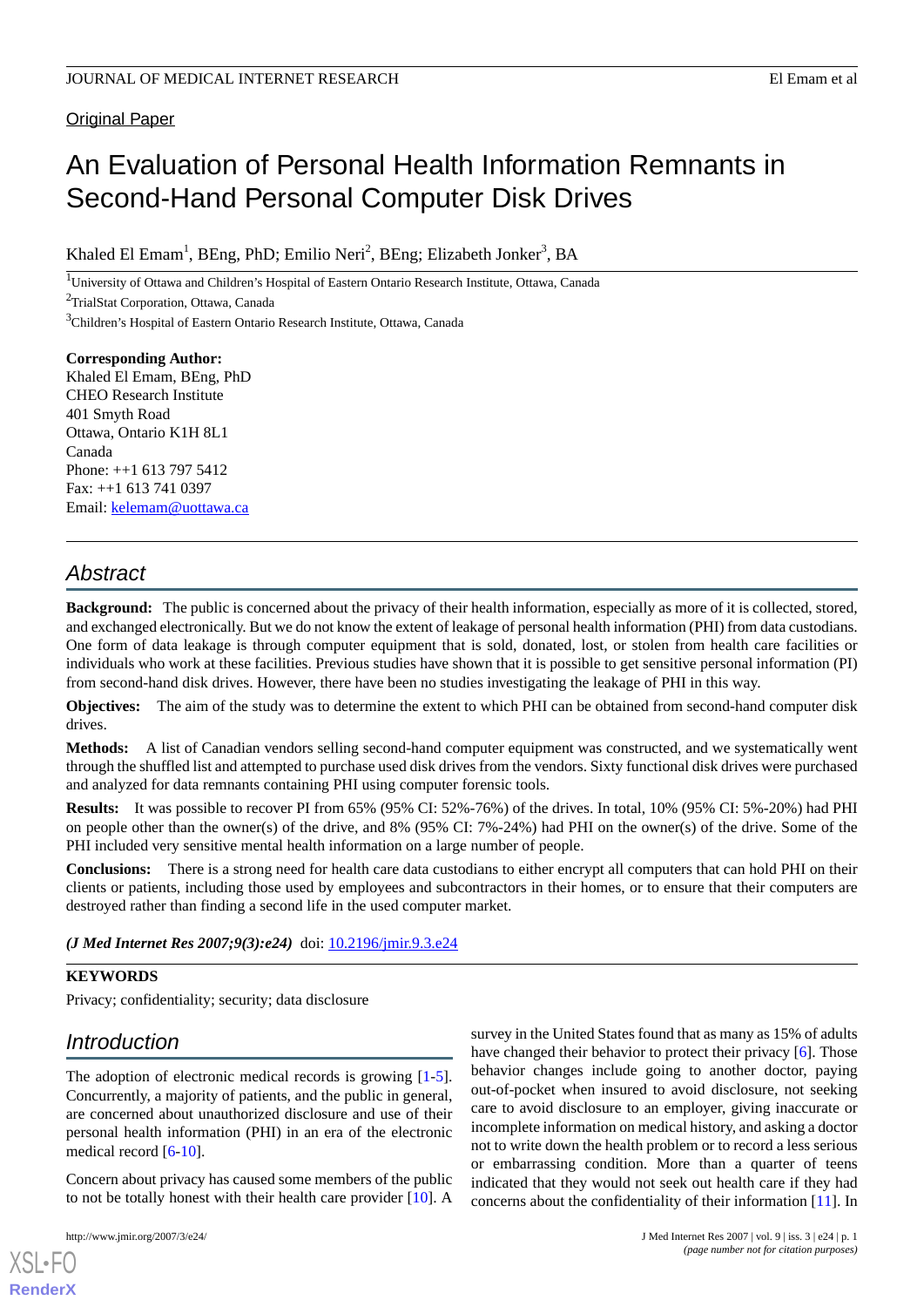a survey of US physicians, nearly 87% reported that a patient had asked that information be kept out of their record, and nearly 78% of physicians said that they had withheld information from a patient's record due to privacy concerns [\[12](#page-7-4)]. Similar behaviors have been reported in Canada. A survey estimated that 12% of Canadians have withheld information from a health care provider because of concerns over whom the information might be shared with or how it might be used [\[13](#page-7-5)], and an estimated 735000 Canadians decided not to see a health care provider for the same reasons [[14\]](#page-7-6). Such behavior changes can reduce the accuracy of health data [\[15](#page-7-7)-[18\]](#page-7-8).

Due to inaccurate data, patient safety may be jeopardized: clinicians may make treatment errors [\[19](#page-7-9)] or make errors in ordering medications [\[20](#page-7-10)]. Furthermore, researchers may underestimate disease prevalence [\[21](#page-7-11)], and health system managers may underestimate compliance with standards of care such as vaccination guidelines [\[22](#page-7-12)]. Health care organizations may be fined if they report inaccurate data to government agencies [[23\]](#page-7-13).

While federal and provincial health care privacy legislation, such as the Health Insurance Portability and Accountability Act in the United States and the Personal Health Information Privacy Act in Ontario, do motivate organizations to properly protect PHI, we do not know the extent to which that has actually been effective in eliminating inadvertent disclosures of PHI.

One relatively easy way to get personal information (PI) about other people is through the disk drives available on the second-hand computer market [[24-](#page-7-14)[26](#page-7-15)]. These computers may have been deliberately resold by their owners (individuals or organizations), donated to good causes (eg, charities or schools) who subsequently sold them, or may have ended up on the second-hand market after they were lost or stolen. In this study we examine the data remnants in second-hand disk drives to determine the extent to which PHI is inadvertently leaking from data custodians. To our knowledge, there have been no studies that have attempted to assess the extent to which PHI can be inappropriately disclosed in this way.

# *Methods*

One approach to evaluate the extent to which PHI is leaking from data custodians is to count the number of security breaches that are publicized in the media. This, however, has a number of disadvantages: (1) not all security breaches involve PHI (eg, many are of financial data) and media reports may not make the distinction, (2) not all security breaches result in PHI being disclosed (eg, the data was encrypted) and such details usually do not appear in media reports, and (3) only some US states and only one Canadian province have breach notification laws [[27\]](#page-7-16). Therefore, it is plausible that many breaches never get reported in the media.

Consequently, in this study we estimate the prevalence of PI and PHI leaks through second-hand disk drives. Our measure is the proportion (percentage) of second-hand disk drives available on the reseller market with PI and PHI on them. We purchased functional computer disk drives from the second-hand computer equipment reseller market across Canada and

examined their contents using digital forensic tools. All nonfunctional drives were returned and replaced.

This study was conducted in the winter of 2006/07. Ethics approval was obtained from the Research Ethics Board at the Children's Hospital of Eastern Ontario (CHEO) Research Institute.

### **Number and Type of Drives**

Our focus was on drives that would be used by individual end users (ie, in their desktop machines and laptops). This means that we excluded drives that were used in servers. Hence, we focused on smaller disk drives with a capacity range of 10 GB to 40 GB.

There is no previous research on PHI leaks in second-hand disk drives; therefore, we relied on data remnant studies of PI to determine the number of disk drives needed to estimate the prevalence of PHI [\[24](#page-7-14)[-26](#page-7-15)]. We expected the proportion of drives that leak PHI to be smaller than the proportion leaking PI since there is less health information collected and stored electronically compared to other types of PI (eg, financial and legal information). We therefore expected the proportion of drives with PHI to be closer to the lower end of PI, which is 18% [[26\]](#page-7-15). The size of the 95% confidence interval in previous studies that analyzed more than 12 functional drives ranged from  $\pm$  9% to  $\pm$  11% [\[26](#page-7-15)]. We then selected an interval value in the middle:  $\pm 10\%$ , which ensures that the precision of our estimates is within the expected range for this type of study. The minimal number of drives to obtain such a confidence interval is 57. Consequently, we aimed to get data from 60 functional disk drives.

### **Identifying Vendors**

A comprehensive list of 125 Canadian second-hand computer equipment vendors was identified from telephone directories, contacts and experts in the computer industry, Canadian vendors selling on eBay during the study period, local business directory searches, and a Google search to find "used computer equipment in Canada." The results were reviewed to form a list of 40 credible potential vendors distributed geographically across the country. We went down the shuffled list and systematically contacted these vendors via telephone and/or email for more information on their inventory. Used disk drives were purchased either in person, over the phone, or the Web, and were picked up personally or shipped to our lab. We limited the maximum number of drives per vendor to 10 so as to ensure a wider distribution of sources.

After contact, some vendors were excluded for a number of reasons:

- They would not sell individual disk drives. Due to cost constraints, we could only purchase stand-alone drives rather than fully configured second-hand computers from which the drives could be physically extracted.
- Some vendors in rural areas did not want to ship the equipment across the country or did not accept payments by phone or over the Internet.
- Some vendors did not have disk drives within the stipulated size range in stock at the time of the study.

 $XS$  $\cdot$ FC **[RenderX](http://www.renderx.com/)**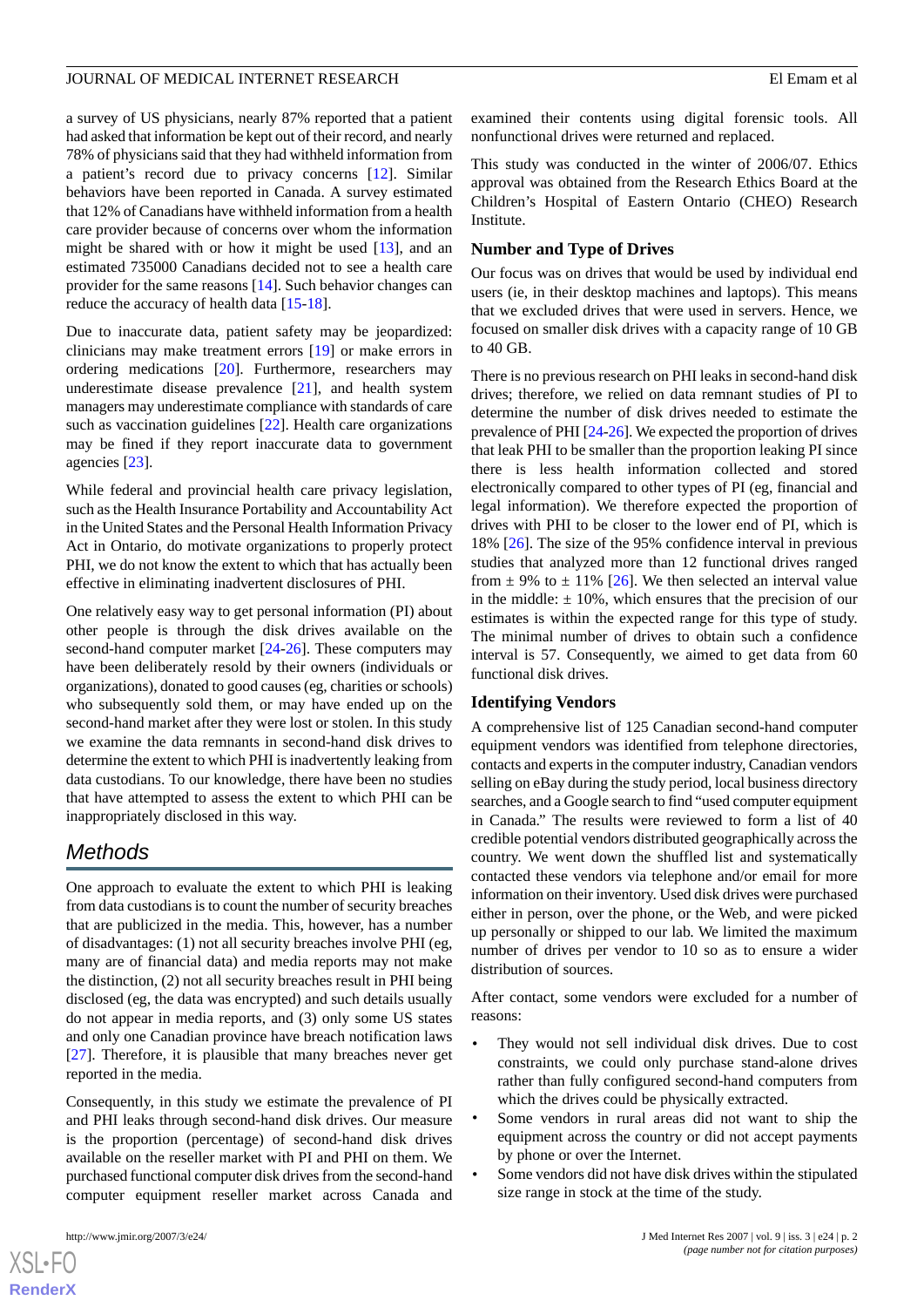We were able to purchase equipment from 12 different vendors (multiple sites for retail chains were counted as multiple vendors).

### **Data Recovery**

Functioning drives can be classified as blank, recoverable, or securely wiped. Blank drives were readable but there was no data on them at all, current or deleted. Data on drives that have been formatted or repartitioned can be quite easily recovered [[24\]](#page-7-14). Files that are deleted are also recoverable since a delete does not actually remove the data from the drive but only removes the entry from the file directory. We used a commercial software package called Recover My Files (GetData Pty Ltd, Hurstville, NSW, Australia, version 3.98, build 5282) to retrieve the data from the drives and recover the files that have been deleted [[28\]](#page-7-17). The same tool was used to recover data from formatted and repartitioned disk drives. Further information about data recovery is included in the Multimedia Appendix.

It is possible to use tools that implement a specific secure delete algorithm that ensures that the data cannot be recovered. The DOD 5220.22-M standard is a US Department of Defense standard providing specifications for clearing and sanitizing electronic data storage devices [\[29](#page-7-18)-[31\]](#page-8-0). There are some commercial and freely available tools that implement that standard (eg, see [[32\]](#page-8-1)). It is not possible to extract the data from such drives. For drives that were not blank and that were not recoverable, we used a hexadecimal editor to read the patterns of data on the disk. Disks that have been wiped using this approach either have a single character (usually a zero) written to the disk or have a characteristic pattern of alternate ones and zeros followed by a random character written to the disk.

### **Data Coding and Analysis**

All data from the recovered drives were stored on DVDs. A search of the files on each DVD was performed in order to isolate files that may have contained PI and PHI. The DVDs were searched for Microsoft Word documents, Excel documents, PowerPoint documents, Outlook files, Access database files, Adobe (PDF) documents, and text files. All discovered files were manually reviewed and a summary of the discovered PI and PHI was completed for each disk. An attempt was also made to identify the owner(s) of each disk drive from the information it contained.

PI was defined as identifying information (eg, name, address, social insurance number) about an individual or individuals *plus* other sensitive but nonmedical information (eg, financial information, personal correspondence, divorce documents, legal records). PHI was defined as identifying information about an individual or individuals *plus* any sensitive physical or mental health information. By this definition, if a drive only had a list of names and addresses but no sensitive information associated with them, then such data would not be considered PI or PHI. This definition is somewhat conservative because one can argue that a list of names and addresses suggests that all of these individuals were associated in some way; hence, association information would be revealed. Therefore, our results would be considered a lower bound on the prevalence of PI and PHI in the second-hand drives we analyzed.

Four ratings were made for each drive depending on the type of information it contained: (1) PI about the owner, (2) PI about other individuals apart from the owner, (3) PHI about the owner, and (4) PHI about other individuals apart from the owner. If a drive was clearly owned by multiple people (eg, members of a family), then they were all considered the owner in our coding. This means that, for example, if PI existed on any one of them, then the drive was considered to contain PI on the owner.

When considering whether information about the owner was really PI or not, we needed to decide what to do about *work products*. A work product is the output of an individual's professional or employment responsibilities. For example, a physician's prescription record would be considered a work product of the physician, irrespective of whether the patient is identifiable or not. The Federal Privacy Commissioner of Canada does not consider work products to be PI [[33\]](#page-8-2). However, the European Commission had a different interpretation and considers information on and *relating to* an individual regardless of the position or capacity of the individual, such as a prescription record written by a physician, a communication of PI [[34\]](#page-8-3). Given the uncertainty across jurisdictions, we treated information deemed to be work products as PI in one analysis and not PI in another analysis and present both sets of results.

Two independent individuals rated the drives. The first rater analyzed all of the 60 drives. The second rater analyzed a subset of the drives to ensure that the coding was reliable. Where there was disagreement, the two raters met to discuss their rationale and reach a consensus rating.

To determine how many drives the second rater needed to analyze, we performed a power analysis for using the Kappa statistic [[35](#page-8-4)]. Given that there are no precedents for the interrater reliability of data extraction from second-hand drives, we relied on generally accepted benchmarks for Kappa values. Hartmann notes that Kappa values should exceed 0.6 [[36\]](#page-8-5). Landis and Koch provide a more general benchmark, where values between 0.4 and 0.6 are considered moderate agreement [\[37](#page-8-6)]. A similar benchmark is provided by Altman [[38\]](#page-8-7). Fleiss suggests that values between 0.4 and 0.75 represent intermediate to good agreement [[39\]](#page-8-8). To err on the conservative side, we assumed that our value of Kappa would be at least 0.5, which would be considered a moderate level of agreement according to the above benchmarks. At that level of agreement, and 80% power to reject a null hypothesis comparing Kappa to agreement by chance, the second rater needed to code only 32 drives [\[40](#page-8-9),[41\]](#page-8-10).

The final results are presented in terms of the percentage of disk drives containing PI and PHI on owners and other individuals, with the 95% confidence interval [\[42](#page-8-11)]. Interrater agreement is presented in terms of the Kappa statistic and its 95% confidence interval.

#### **Special Protocols**

Three special protocols were put in place for this study:

1. Some disk drives were expected to contain inappropriate/obscene material (eg, pornography). We therefore did not explicitly look through image files (file extensions .gif, .jpg, .psd, .tif, and .bmp). Also, one member of our research team initially screened the drives for files

 $XS$ -FO **[RenderX](http://www.renderx.com/)**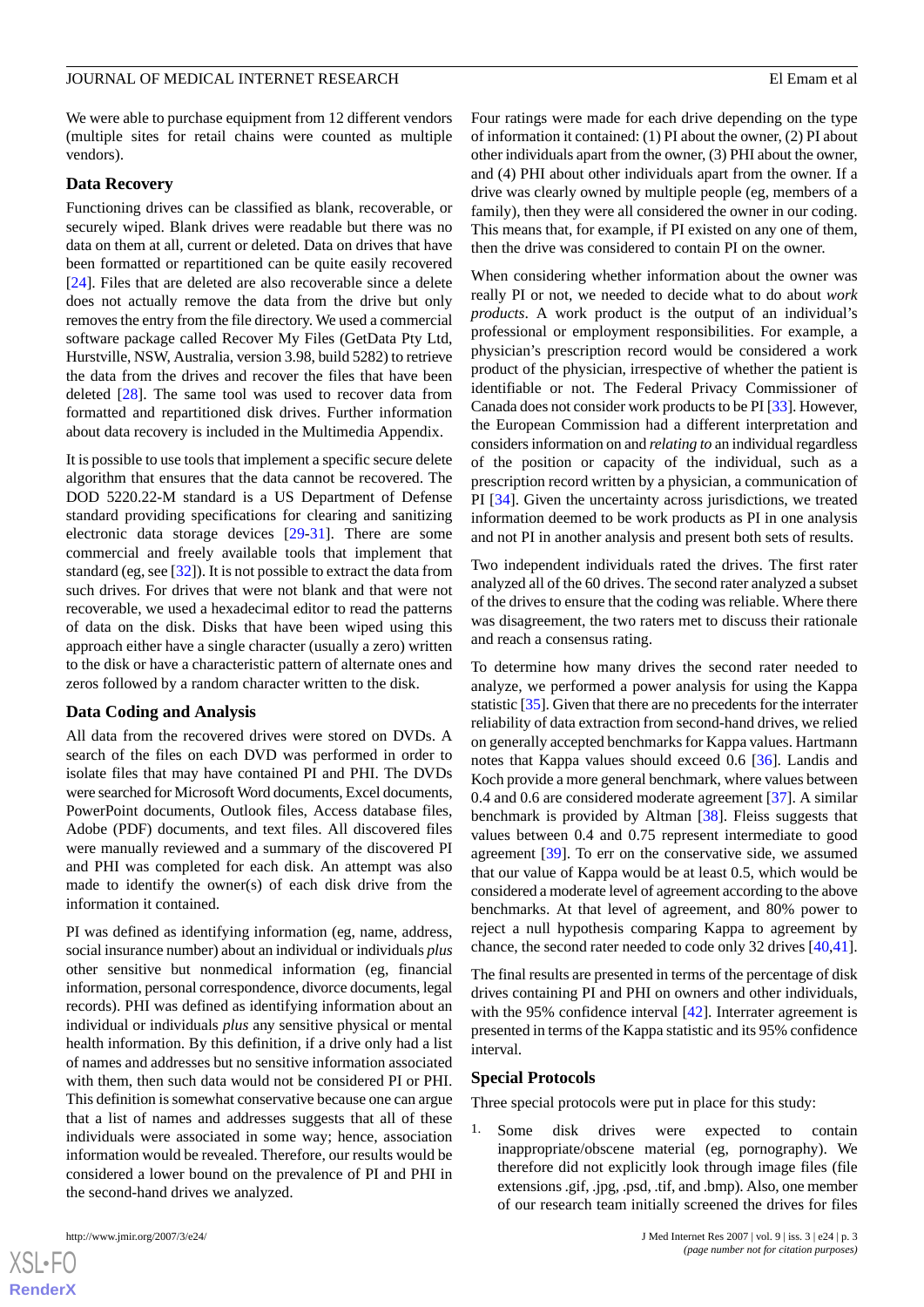and directories with suggestive names and flagged these particular drives as potentially containing such materials. No searching of files with suggestive names was done on flagged drives.

- 2. If any illegal materials were discovered (eg, child pornography), that information was to be passed on to the police.
- 3. If there were cases of disclosure of particularly sensitive PI or PHI for a large number of individuals, then they were to be reported to the appropriate (federal or provincial) privacy commissioner for follow-up.

# *Results*

<span id="page-3-0"></span>All of the 60 drives were from personal computers and ran the Windows operating system. Repartitioning and formatting are two common approaches for manipulating the drives. However, as noted earlier, much data can be recovered despite these efforts. There were 35 drives that were repartitioned or formatted, and 5 that had had nothing done to them (all data were readily available). Therefore, data was potentially recoverable from 67% (95% CI: 54%-77%) of the drives.

A significant percentage of drives (28%; 95% CI: 19%-41%) were wiped using the DOD 5220.22-M standard. Three of the drives (5%) were completely blank and there had not been any data written to them. Five of the drives had pornographic files on them. Two of the drives were referred to the provincial privacy commissioner's office due to the sensitivity of the data that was found. No cases were referred to the police.

We were able to retrieve data from 39 drives (one of the repartitioned drives had no data on it). This represents 65% (95% CI: 52%-76%) of the total. Overall, we extracted 57 DVDs of data from the 39 drives.

| Province         | Repartitioned | Formatted | DoD<br>5220.22-M Stan-<br>dard | Data<br>Readily<br>Available | Blank | Total       |
|------------------|---------------|-----------|--------------------------------|------------------------------|-------|-------------|
| Ontario          | 19            | 11        | 5                              | 4                            | 3     | 42 (70%)    |
| Quebec           |               | 5         |                                |                              |       | 5(8%)       |
| Alberta          |               |           | 12                             |                              |       | 12 (20%)    |
| British Columbia |               |           |                                |                              |       | $1(2\%)$    |
| Total            | 19 (32%)      | 16(27%)   | 17 (28%)                       | 5(8%)                        | 3(5%) | $60(100\%)$ |

Table 1. Contingency table with marginal totals and percentages showing the status of purchased drives distributed by province of purchase\*

\* For store chains, we considered the location of the specific store that we purchased from. The actual owners of the disk drives may be located in a different province or country. Four of the drives bought from Ontario belonged to US-based entities: 2 of them were state government departments, 1 was a municipal department, and 1 belonged to an individual.

There were 7 vendors in Ontario, 1 in Quebec, 3 in Alberta, and 1 in British Columbia. The distribution of drives by province is shown in [Table 1](#page-3-0). There are relatively more drives purchased from Ontario. Data were extracted from the drives from 6 of the Ontario vendors. All of the drives purchased from Alberta had been securely cleared such that no data were recoverable.

<span id="page-3-1"></span>After our data analysis, we contacted the 3 Alberta vendors to understand why they all had used secure methods for deleting data on the drives they resell. They all stated that they had internal standard operating procedures for doing secure deletes on the second-hand disk drives that they sell because they do not want to get involved in any data breaches.

We were able to determine the address of the drive owner for 26 of the 39 drives with recoverable data. All of the 26 disk drives came from urban areas (using the Canada Post and the Canadian Medical Association definitions of a rural postal code, which is only one of multiple possible definitions [[43\]](#page-8-12)). The owners for 22 of these 26 drives were in the same province as the vendor. The other 4 were US-owned but were sold by Ontario vendors.

```
Table 2. Claims made by the vendors of the drives from which we were able to extract data
```

| Vendor Statement About Wiping Drives           | Count |
|------------------------------------------------|-------|
| "Like new condition"                           |       |
| Verbally stated that the drives were formatted |       |
| "Recertified to factory settings"              |       |
| None                                           |       |

The 8 vendors from whom we bought drives that had data on them did not actually make any claims that the data would be

removed in a secure way (see [Table 2\)](#page-3-1). Therefore, they were not in breach of any agreements that they had made.



**[RenderX](http://www.renderx.com/)**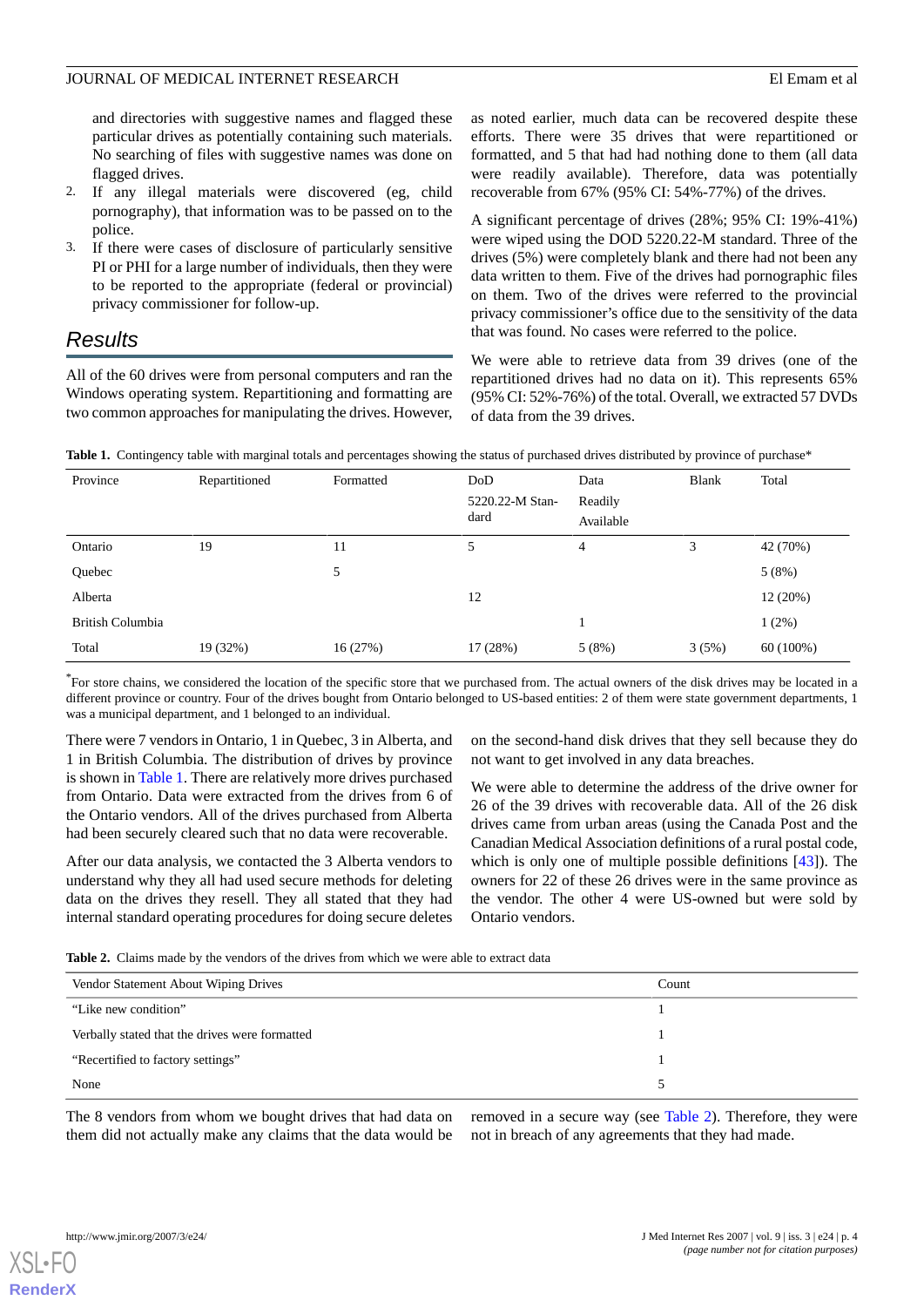<span id="page-4-0"></span>

|  |  | <b>Table 3.</b> Percentage of drives with recoverable files and percentage of total drives with available personal data |  |  |  |  |  |  |
|--|--|-------------------------------------------------------------------------------------------------------------------------|--|--|--|--|--|--|
|--|--|-------------------------------------------------------------------------------------------------------------------------|--|--|--|--|--|--|

|                         | Owner PI $(A)$  | Owner PI $(B)^*$ | Other PI        | Owner PHI      | Other PHI      |
|-------------------------|-----------------|------------------|-----------------|----------------|----------------|
| Percentage of Recovered | 72% (28/39)     | 62% (24/39)      | 56% (22/39)     | 13% (5/39)     | 15% (6/39)     |
| (95% CI)                | $(56\% - 83\%)$ | $(46\% - 75\%)$  | $(41\% - 71\%)$ | $(6\% - 27\%)$ | $(7\% - 28\%)$ |
| Percentage of Total     | 47% (28/60)     | 40% (24/60)      | 37% (22/60)     | 8% (5/60)      | $10\%$ (6/60)  |
| (95% CI)                | (35%-59%)       | $(29\% - 53\%)$  | $(26\% - 49\%)$ | $(7\% - 24\%)$ | $(5\% - 20\%)$ |
| Kappa                   | 0.8             | 0.6              | 0.78            | 0.76           | 0.795          |
| $(95\% \text{ CI})$     | $(0.6-1)$       | $(0.33 - 0.88)$  | $(0.54-1)$      | $(0.45-1)$     | $(0.52-1)$     |

\* (A) indicates that work products were considered as PI, and (B) indicates that work products were not considered as PI.

† Interrater agreement Kappa scores and their 95% confidence intervals.

A summary of the type of data that was uncovered in these drives is shown in [Table 3.](#page-4-0) All Kappa scores were above our threshold of moderate agreement. The vast majority of drives with data had PI about their owners (close to half of all drives) and about others. Examples of PI found on the disk drives included:

- personal budgets, salary information, tax returns and completed tax filing forms
- letters regarding personal relationships
- information on life insurance policies and inheritances
- payroll records of employees, including addresses, dates of birth, and social insurance numbers
- email correspondence regarding employees and their actions
- police record checks
- divorce documents

A considerable percentage of the total drives had PHI about the owners (8%) and other people apart from the owner (10%). The vast majority of that information was in correspondence (eg, Word documents, PDF documents, and email). Examples of PHI found on the disk drives included:

- psychological assessments of adults and children, correspondence related to custody cases involving children, affidavits, and social history of abuse victims
- medical certificates
- letters regarding alcohol addictions of other individuals (not the owners of the drive)
- reports from a registered nurse about other individuals' health problems, cases of abuse, children's health, and medication lists
- <span id="page-4-1"></span>correspondence regarding the placement of adults and children in long-term care facilities

The 6 disk drives with PHI about other people came from 3 different vendors; half of them were for personal use and the other half belonged to organizations.

# *Discussion*

We found that PI, including PHI, was recoverable from 65% of the drives we purchased; 8% of the disk drives had PHI of the owners, and 10% of all drives had PHI on other people. Half of the latter set came from organizations that were directly entrusted with that information and the other half from people working for such organizations (eg, a nurse who took some information home to work on it).

Approximately 8% of personal computers in use worldwide are second-hand machines [[44\]](#page-8-13), out of a total installed base of 980 million in 2007 [[45\]](#page-8-14). To the extent that our findings are generalizable, an 8%-10% prevalence of PHI in second-hand disk drives in use paints a disturbing picture about the inappropriate disclosure of PHI. The second-hand computer market is expected to grow significantly in the next few years [[46,](#page-8-15)[47\]](#page-8-16) and, with it, the opportunity for further such disclosure of PHI.

In a previous data remnants study done in the United States [[24\]](#page-7-14), 158 drives were bought. Of these, 129 were successfully imaged. Approximately 9% were wiped. It was possible to extract data from many of the remaining drives (38%). A similar international study provided the results presented here in [Table](#page-4-1) [4.](#page-4-1) PI was recoverable from 60% of North American drives, although the sample size was quite small. Based on data from the United Kingdom and Australia, the range of drives with PI is 18% to 49%. While our findings on PI are consistent with previous studies, giving them some face validity, previous studies did not consider PHI.

**Table 4.** Summary of findings from an international data remnants study [\[26\]](#page-7-15)

|                      | UK and Australia (2005) | UK (2006) | Australia (2006) | Germany (2006) | North America (2006) |
|----------------------|-------------------------|-----------|------------------|----------------|----------------------|
| <b>Total Drives</b>  | 116                     | 200       | 53               | 40             | 24                   |
| <b>Faulty Drives</b> | $13(11\%)$              | 87 (43%)  | 3(6%)            | 30 (75%)       | 12 (50%)             |
| Wiped <sup>*</sup>   | $17(16\%)$              | 55 (49%)  | 18 (36%)         | $4(40\%)$      | 1(8%)                |
| Had PI*              | 51 (49%)                | 35 (31%)  | 9(18%)           | 3(30%)         | $7(60\%)$            |

\*The percentage of these disk drives that were not faulty.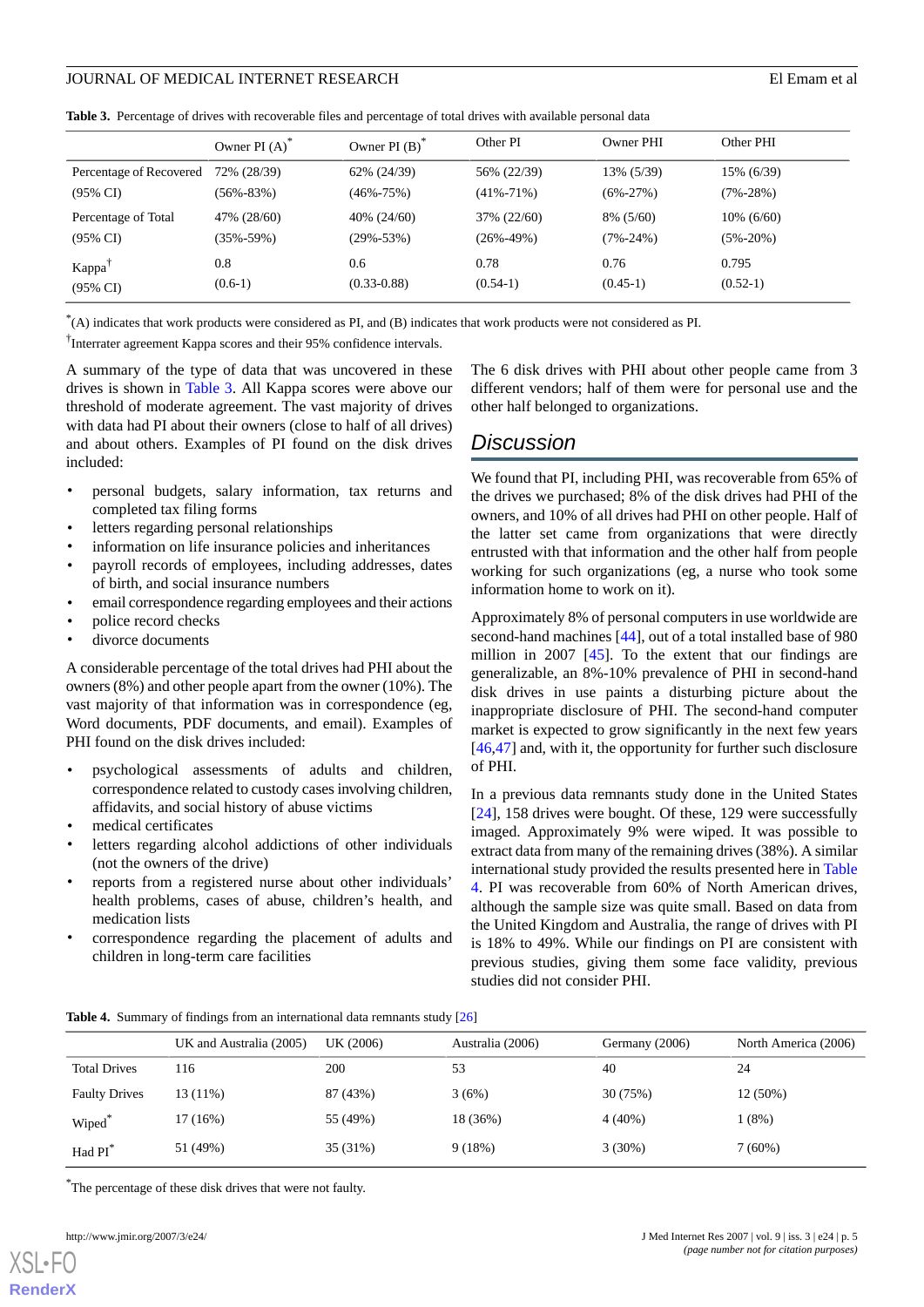### **Prevalence of PHI**

Our results indicate that not as much health information is leaking as other types of information, such as financial and legal information. Why is relatively less PHI available electronically on these drives?

In Canada, the use of computers and the Internet is quite common. The majority of the population has access to a home computer [\[48](#page-8-17)], and most citizens have access to the Internet [[49](#page-8-18)[,50](#page-8-19)]. However, this does not mean that they have easy electronic access to their own PHI.

There are a number of ways that individuals can get electronic access to their own health data. For example, individuals may request their medical records from the institution that provided them with care. In practice, very few hospitals provide medical records electronically or make them accessible [[51\]](#page-8-20). Another study found that a very small percentage of members of an integrated delivery system used eHealth services when provided to them  $[52]$  $[52]$ .

It is more likely that PHI will exist in correspondence, such as email. The proportion of US Internet users who reported communicating over the Internet with their health care provider in 2005 was 10% [[53\]](#page-8-22); a European survey found that 4% have approached their family doctor over the Internet, and about 7% of email users in the United States exchange emails with physicians or health professionals [\[54](#page-8-23)]. The proportion of physicians who report communicating by email with their patients varies from 3.6% to 24% [[55-](#page-8-24)[57\]](#page-8-25). About a quarter of patients correspond via email with family members [[50\]](#page-8-19). PHI may also be exchanged electronically with peers [\[58](#page-9-0)]. This is consistent with our findings in that most of the PHI we found was in correspondence rather than in electronic medical records or database files.

One would expect that as electronic medical records become more widely deployed, more PHI will be available to patients electronically and hence the risk of inappropriate disclosure of PHI will increase over time. The disclosure risk is highest with care and service providers who would have extensive electronic correspondence with and documentation on many patients and clients on their work and personal computers.

### **Practices for Securing Data on Disk Drives**

There is clearly a need for organizations and individuals, and certainly in Ontario and to some extent Quebec, to take actions to reduce the risk of personal data leaking from second-hand disk drives. A disk can leave its custodian in three ways: it is destroyed, it is given away, or it is lost or stolen.

The safest way to dispose of a disk drive is to properly destroy it. Approximately 38% of all used personal computers, including their drives, are destroyed [[59\]](#page-9-1). While there are a large number of techniques that an individual or organization can potentially employ to destroy equipment [\[60](#page-9-2)], many of them require specialized equipment or resources and it is therefore not practical for most users to do it themselves. However, destruction of equipment can be outsourced to specialized vendors.

If equipment will be donated or resold, the risks of PHI leaks remain high. Donated equipment may end up in foreign second-hand markets, as demonstrated by a recent case of British computers ending up in Africa [\[61](#page-9-3)]. Approximately 6% of second-hand computers are exported [\[59](#page-9-1)]. If not exported, local resellers will not necessarily wipe data from the drives they acquire [[62\]](#page-9-4).

There are three general approaches that can be pursued to protect data on equipment before it is given away: de-identification of data, encryption of data, and the use of secure delete technology. Such approaches should be applied on all computers that will hold PHI, including the personal computers of staff and contractors who may take data home to work off-site.

Any PHI on a disk drive ought to be de-identified at the earliest opportunity. De-identification ensures that the risk of finding out the identity of the individuals about whom the data pertains is low [[63\]](#page-9-5). This means removing or masking directly identifying data and applying other anonymization techniques to protect indirectly identifying data [\[64](#page-9-6)]. However, there will be many cases when data need to be identifiable to be useful. Hence, additional techniques would also need to be used.

Another way to protect data is by using encryption technology. Encryption can be used to create specific virtual drives, and all sensitive information can be stored on the virtual drives. Unless the password used is weak or the encryption algorithm is compromised, it would be extremely difficult to extract the information. However, this is generally not enough. Many programs will store their data, temporary files, cached files, backup files, and registry values outside the encrypted virtual drive. Quite a significant amount of information can be left in these files. Most users would not know to change the settings of their applications to only use the encrypted disk drive, and sometimes that option is not available. Therefore, if one really wants to protect data, this would probably not be the best approach unless one possesses a great deal of technical expertise (to change the setting of the applications to force them to use the encrypted drive).

The best encryption technology to use is whole disk encryption [[65\]](#page-9-7) that is invoked before the operating system, during system boot, starts to operate. This ensures that all data on the drive (temporary, backup, and data) are encrypted. Fortunately, this type of technology is becoming more generally available in common operating systems and hardware. Therefore, one would expect that, in the next few years it will be much more widely deployed and will significantly reduce the risks we have identified. Specific stand-alone products are listed by the Privacy Commissioner of Ontario in a fact sheet [\[65](#page-9-7)].

The second technology one can use is secure delete. This allows one to delete all of the data on the drive so that they are not recoverable (such as when using the DoD 5220.22-M standard). Secure delete by itself, however, is not enough. One needs to perform a more general disk wipe. Software for wiping disks usually performs a secure delete as well as removing all of the temporary, backup, and cached files from the system.

A recent study noted that commercial software for wiping disks tends to be quite unreliable [[66\]](#page-9-8). In one case, the software did

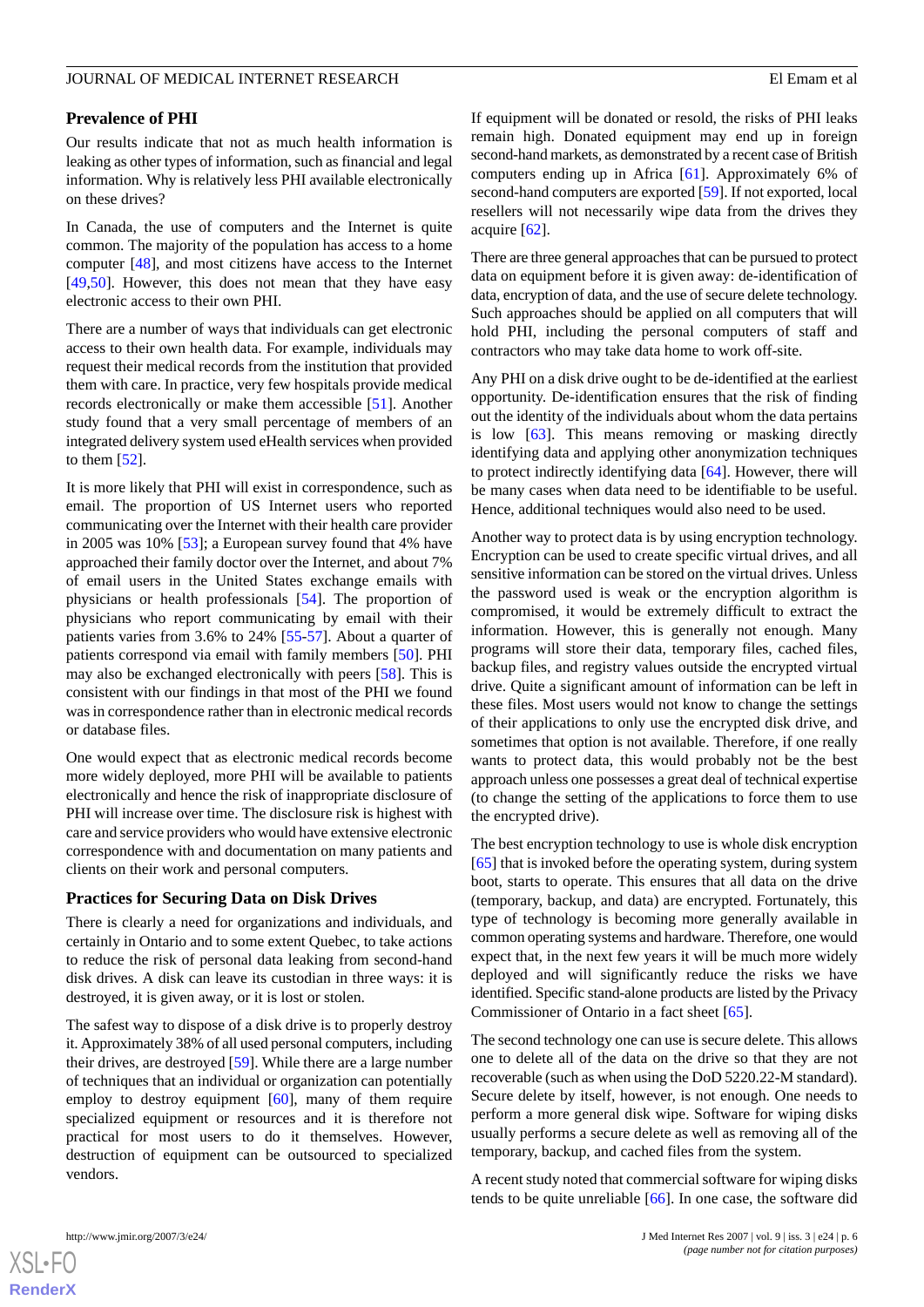not even attempt a secure delete because of a software bug. The difficulty with wiping software is that the program needs to determine where each application keeps its information. This is difficult to do for a very large number of applications that change often. It has been argued that because the market for privacy tools is small (and hence the vendors have limited resources), such vendors will not be able to keep up-to-date with the application and operating system changes [[66\]](#page-9-8). Therefore, while the use of wiping software is reassuring, it may not actually be sufficient to protect personal data on disk drives.

Even if an organization does not resell or donate its equipment, theft and loss are real risks. For instance, a recent survey noted that 47% of organizations reported theft of a laptop or mobile computing device [[67\]](#page-9-9). Some recent health care examples: (1) the theft of 2 laptop computers containing the names, birth dates, addresses, PHI, and insurance information for 3000-4000 patients was reported after a break-in at a rehabilitation clinic [[68\]](#page-9-10), (2) a laptop computer that contained 51 assessment reports was stolen from the car of a psycho-educational consultant working for the school board [\[69](#page-9-11)], and (3) a laptop computer containing data on 2900 patients participating in clinical trials was stolen from a researcher's car [\[70](#page-9-12)]. All of the techniques described above that are used to protect data when equipment is donated or sold should therefore be considered even if there is no intention to part with the equipment. One cannot control loss or theft events.

In summary then, it is best to properly destroy equipment when it is no longer in use. Even if that is not possible or desirable, it is still advisable to have full drive encryption to be activated as soon as the computers are purchased. With full drive encryption, there is minimal risk (unless the passwords used are weak) if the disk drive is given away, lost, or stolen at a later date.

## **Limitations**

In this study we only examined one source of leakage of PHI from data custodians. However, our results indicate that this is an important source of very sensitive PHI. As more information is stored and exchanged electronically, the risks from such leakage are bound to only increase unless current practices change.

We explicitly limited the study to Canadian vendors since this geographic location has not been studied before and because Canada has strong federal privacy laws. Hence, one would have expected that the ability to find PHI would be quite low—which was not the case.

The representativeness of the 60 drives of all drives in the second-hand market is a concern. We would argue that this sample underestimates the problem for a number of reasons. First, we excluded large disk drives, which eliminated data from servers. Servers would potentially contain large databases of PI and/or PHI. Second, some vendors (eg, those in rural locations) became suspicious of our motives for purchasing disk drives ("Why is someone from Ottawa buying a single drive from rural Alberta?") and therefore refused to sell. We suspect that vendors with drives containing un-wiped PI and/or PHI were less likely to sell us the equipment. Therefore, our results should be considered a lower bound on the extent to which PI and PHI leaks through second-hand drives.

We did not specifically seek disk drives with health information on them. Had we done so, the PHI proportions would likely have been higher. However, that would not have provided a realistic assessment of the risk. Second-hand equipment vendors do not specialize by domain (ie, there were no vendors that specialize in selling only used equipment from health care facilities). Had we specifically requested equipment from health care institutions, it may have sounded like a suspicious request and dissuaded the vendors from completing the transaction.

# **Acknowledgments**

This work was partially funded by the Office of the Privacy Commissioner of Canada through its contributions program and by Bell Information and Communications Technology Inc through an ORNEC (Ontario Research Network for e-Commerce) grant. This work was approved by the Research Ethics Board of the Children's Hospital of Eastern Ontario Research Institute. We thank Mary Ocampo for her help with coding the data on the disk drives.

# **Conflicts of Interest**

None declared.

# <span id="page-6-0"></span>**Multimedia Appendix**

Details of the data recovery process [\[PDF file \(Adobe Acrobat\), 49 KB-](https://jmir.org/api/download?alt_name=jmir_v9i3e24_app1.pdf&filename=d89ee96a53bae169ad541a4825d449bf.pdf)]

### **References**

- 1. Irving R. 2002 Report on Information Technology in Canadian Hospitals. Thornhill, ON: Canadian Healthcare Technology; 2003.
- 2. Healthcare Information and Management Systems Society (HIMSS). 15th Annual HIMSS Leadership Survey Sponsored by Superior Consultant Company. Healthcare CIO Results 2004.
- 3. Andrews JE, Pearce KA, Sydney C, Ireson C, Love M. Current state of information technology use in a US primary care practice-based research network. Inform Prim Care 2004;12(1):11-18. [Medline: [15140348](http://www.ncbi.nlm.nih.gov/entrez/query.fcgi?cmd=Retrieve&db=PubMed&list_uids=15140348&dopt=Abstract)]
- 4. Bower A. The Diffusion and Value of Healthcare Information Technology. Pittsburgh, PA: RAND Corporation; 2004.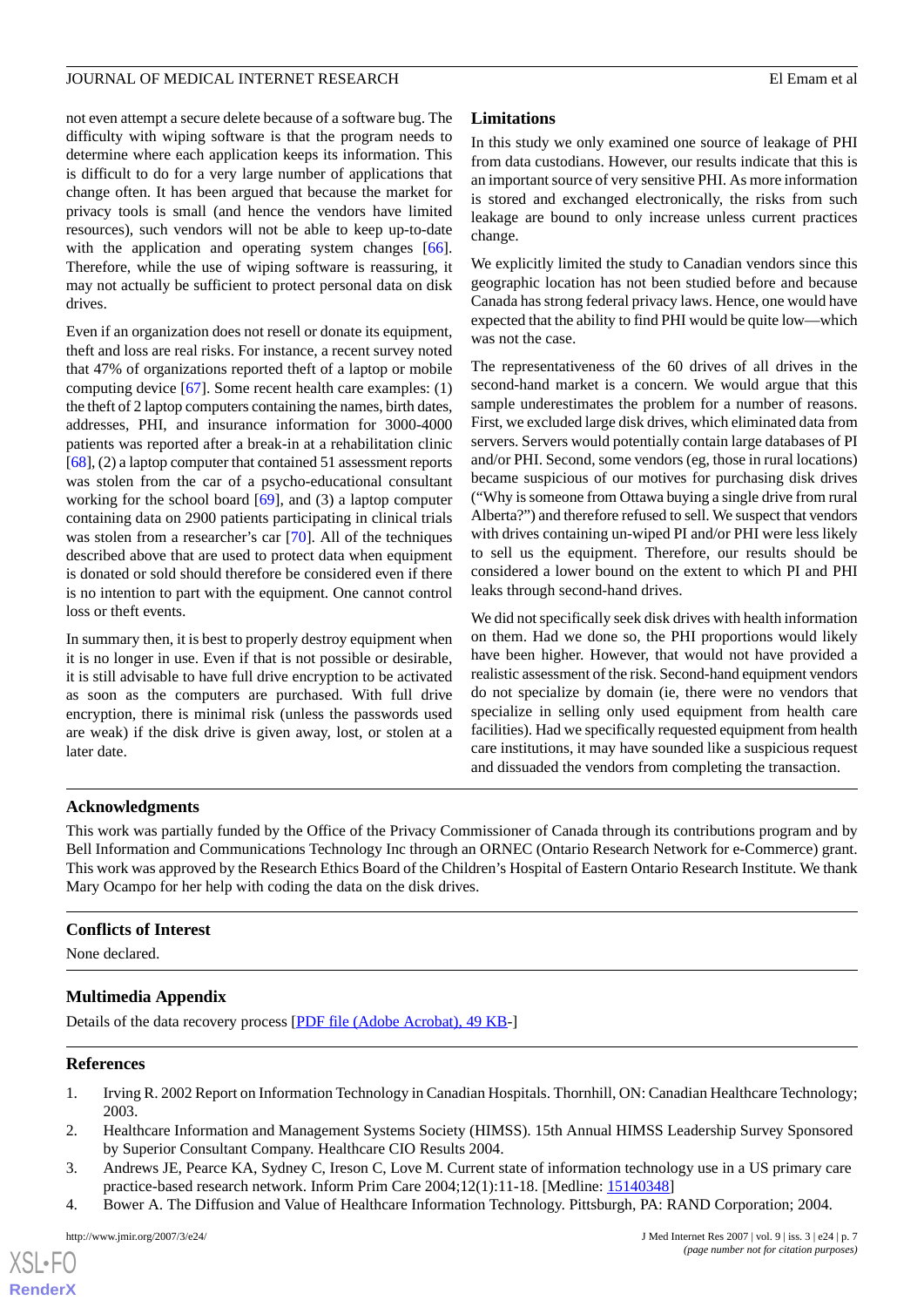### JOURNAL OF MEDICAL INTERNET RESEARCH ELEMENT OF MEDICAL INTERNET RESEARCH

- <span id="page-7-0"></span>5. Fonkych K, Taylor R. The State and Pattern of Health Information Technology Adoption. Pittsburgh, PA: RAND Corporation; 2005.
- <span id="page-7-1"></span>6. ; California HealthCare Foundation. Medical Privacy and Confidentiality Survey Summary and Overview. Oakland, CA: California HealthCare Foundation; 1999. URL:<http://www.chcf.org/documents/ihealth/survey.pdf> [accessed 2007 Sep 11] [[WebCite Cache ID 5Q2YtO8yH](http://www.webcitation.org/

                                    5Q2YtO8yH)]
- 7. ; Harris Interactive. Health information privacy (HIPAA) notices have improved public's confidence that their medical information is being handled properly. 2005. URL:<http://www.harrisinteractive.com/news/allnewsbydate.asp?NewsID=894> [accessed 2007 Sep 11] [\[WebCite Cache ID 5Q2YQkeWM\]](http://www.webcitation.org/

                                    5Q2YQkeWM)
- 8. Grimes-Gruczka T, Gratzer C; The Institute for the Future. Ethics Survey of Consumer Attitudes about Health Web Sites. Oakland, CA: California HealthCare Foundation; 2000.
- 9. Willison DJ, Keshavjee K, Nair K, Goldsmith C, Holbrook AM; Computerization of Medical Practices for the Enhancement of Therapeutic Effectiveness investigators. Patients' consent preferences for research uses of information in electronic medical records: interview and survey data. BMJ 2003 Feb 15;326(7385):373 [[FREE Full text\]](http://bmj.com/cgi/pmidlookup?view=long&pmid=12586673) [Medline: [12586673](http://www.ncbi.nlm.nih.gov/entrez/query.fcgi?cmd=Retrieve&db=PubMed&list_uids=12586673&dopt=Abstract)] [doi: [10.1136/bmj.326.7385.373\]](http://dx.doi.org/10.1136/bmj.326.7385.373)
- <span id="page-7-3"></span><span id="page-7-2"></span>10. Mitchell E, Sullivan F. A descriptive feast but an evaluative famine: systematic review of published articles on primary care computing during 1980-97. BMJ 2001 Feb 3;322(7281):279-282 [\[FREE Full text\]](http://bmj.com/cgi/pmidlookup?view=long&pmid=11157532) [Medline: [11157532](http://www.ncbi.nlm.nih.gov/entrez/query.fcgi?cmd=Retrieve&db=PubMed&list_uids=11157532&dopt=Abstract)] [doi: [10.1136/bmj.322.7281.279\]](http://dx.doi.org/10.1136/bmj.322.7281.279)
- <span id="page-7-4"></span>11. Cheng TL, Savageau JA, Sattler AL, Dewitt TG. Confidentiality in health care. A survey of knowledge, perceptions, and attitudes among high school students. JAMA 1993 Mar 17;269(11):1404-1407. [Medline: [8441216\]](http://www.ncbi.nlm.nih.gov/entrez/query.fcgi?cmd=Retrieve&db=PubMed&list_uids=8441216&dopt=Abstract) [doi: [10.1001/jama.269.11.1404\]](http://dx.doi.org/10.1001/jama.269.11.1404)
- <span id="page-7-6"></span><span id="page-7-5"></span>12. ; Association of American Physicians and Surgeons. New poll: doctors lie to protect patient privacy. 2001 Jul 31. AAPS Online. URL:<http://www.aapsonline.org/press/nrnewpoll.htm> [accessed 2007 Sep 11] [[WebCite Cache ID 5NzvR0MX2](http://www.webcitation.org/

                                    5NzvR0MX2)]
- <span id="page-7-7"></span>13. ; EKOS Research Associates. Rethinking the Information Highway. . 2003.
- 14. Saravamuttoo M. Privacy: changing attitudes in a tumultuous time. Sixth Annual Privacy and Security Workshop; November 3-4, 2005; Toronto, ON. .
- 15. Gostin LO, Turek-Brezina J, Powers M, Kozloff R. Privacy and security of health information in the emerging health care system. Health Matrix Clevel 1995;5(1):1-36. [Medline: [10141742\]](http://www.ncbi.nlm.nih.gov/entrez/query.fcgi?cmd=Retrieve&db=PubMed&list_uids=10141742&dopt=Abstract)
- <span id="page-7-8"></span>16. Hodge JG, Gostin LO, Jacobson PD. Legal issues concerning electronic health information: privacy, quality, and liability. JAMA 1999 Oct 20;282(15):1466-1471. [Medline: [10535438\]](http://www.ncbi.nlm.nih.gov/entrez/query.fcgi?cmd=Retrieve&db=PubMed&list_uids=10535438&dopt=Abstract) [doi: [10.1001/jama.282.15.1466](http://dx.doi.org/10.1001/jama.282.15.1466)]
- <span id="page-7-9"></span>17. Woodward B. The computer-based patient record and confidentiality. N Engl J Med 1995 Nov 23;333(21):1419-1422. [Medline: [7477127\]](http://www.ncbi.nlm.nih.gov/entrez/query.fcgi?cmd=Retrieve&db=PubMed&list_uids=7477127&dopt=Abstract) [doi: [10.1056/NEJM199511233332112](http://dx.doi.org/10.1056/NEJM199511233332112)]
- <span id="page-7-10"></span>18. Goldman J. Testimony before the subcommittee on health of the committee on ways and means on "Patient Confidentiality." 1998 Mar 24. .
- <span id="page-7-11"></span>19. Leape LL, Bates DW, Cullen DJ, Cooper J, Demonaco HJ, Gallivan T, et al. Systems analysis of adverse drug events. ADE Prevention Study Group. JAMA 1995 Jul 5;274(1):35-43. [Medline: [7791256\]](http://www.ncbi.nlm.nih.gov/entrez/query.fcgi?cmd=Retrieve&db=PubMed&list_uids=7791256&dopt=Abstract) [doi: [10.1001/jama.274.1.35](http://dx.doi.org/10.1001/jama.274.1.35)]
- <span id="page-7-12"></span>20. Ash JS, Berg M, Coiera E. Some unintended consequences of information technology in health care: the nature of patient care information system-related errors. J Am Med Inform Assoc 2004;11(2):104-112 [[FREE Full text\]](http://www.pubmedcentral.nih.gov/articlerender.fcgi?tool=pubmed&pubmedid=14633936) [Medline: [14633936\]](http://www.ncbi.nlm.nih.gov/entrez/query.fcgi?cmd=Retrieve&db=PubMed&list_uids=14633936&dopt=Abstract) [doi: [10.1197/jamia.M1471\]](http://dx.doi.org/10.1197/jamia.M1471)
- <span id="page-7-13"></span>21. Johnson N, Mant D, Jones L, Randall T. Use of computerised general practice data for population surveillance: comparative study of influenza data. BMJ 1991 Mar 30;302(6779):763-765 [[FREE Full text](http://www.pubmedcentral.nih.gov/articlerender.fcgi?tool=pubmed&pubmedid=2021767)] [Medline: [2021767](http://www.ncbi.nlm.nih.gov/entrez/query.fcgi?cmd=Retrieve&db=PubMed&list_uids=2021767&dopt=Abstract)]
- <span id="page-7-14"></span>22. Wilton R, Pennisi AJ. Evaluating the accuracy of transcribed computer-stored immunization data. Pediatrics 1994 Dec;94(6 Pt 1):902-906. [Medline: [7971009\]](http://www.ncbi.nlm.nih.gov/entrez/query.fcgi?cmd=Retrieve&db=PubMed&list_uids=7971009&dopt=Abstract)
- <span id="page-7-15"></span>23. Davidson B, Lee Y, Wang R. Developing data production maps: meeting patient discharge data submission requirements. Int J Healthcare Technol Manage 2004;6(2):223-240. [doi: [10.1504/IJHTM.2004.004978](http://dx.doi.org/10.1504/IJHTM.2004.004978)]
- <span id="page-7-16"></span>24. Garfinkel S, Shilat A. Remembrance of data passed: a study of disk sanitization practices. IEEE Secur Priv 2003:17-27. [doi: [10.1109/MSECP.2003.1176992\]](http://dx.doi.org/10.1109/MSECP.2003.1176992)
- 25. Jones A, Mee V, Meyler C, Gooch J. Analysis of data recovered from computer disks released for resale by organizations. J Inform Warfare 2005;4(2):45-53.
- <span id="page-7-18"></span><span id="page-7-17"></span>26. Jones A, Valli C, Sutherland I, Thomas P. The 2006 analysis of information remaining on disks offered for sale on the second hand market. J Digit Forensics Secur Law 2006;1(3):23-36.
- 27. ; Canadian Internet Policy and Public Interest Clinic. Approaches to Security Breach Notification: A White Paper. Ottawa, ON: Canadian Internet Policy and Public Interest Clinic; 2007. URL: [http://www.cippic.ca/documents/bulletins/](http://www.cippic.ca/documents/bulletins/BreachNotification_9jan07-print.pdf) BreachNotification 9jan07-print.pdf [accessed 2007 Sep 11] [[WebCite Cache ID 5QwUai54N\]](http://www.webcitation.org/

                                    5QwUai54N)
- 28. GetData. Recover My Files. URL:<http://www.recovermyfiles.com/> [accessed 2007 Sep 11] [[WebCite Cache ID 5QCzWP9C4\]](http://www.webcitation.org/

                    5QCzWP9C4)
- 29. ; Department of Defense Department of Energy Nuclear Regulatory Commission Central Intelligence Agency. DoD 5220.22-M National Industrial Security Program Operating Manual (NISPOM). Washington, DC: US Government Printing Office; 1995. URL: URL:<http://download.ehealthinformation.ca/cite/nispo-522022m-1995.pdf> [accessed 2007 Sep 11] [[WebCite Cache ID 5QJEDu55S\]](http://www.webcitation.org/

                                    5QJEDu55S)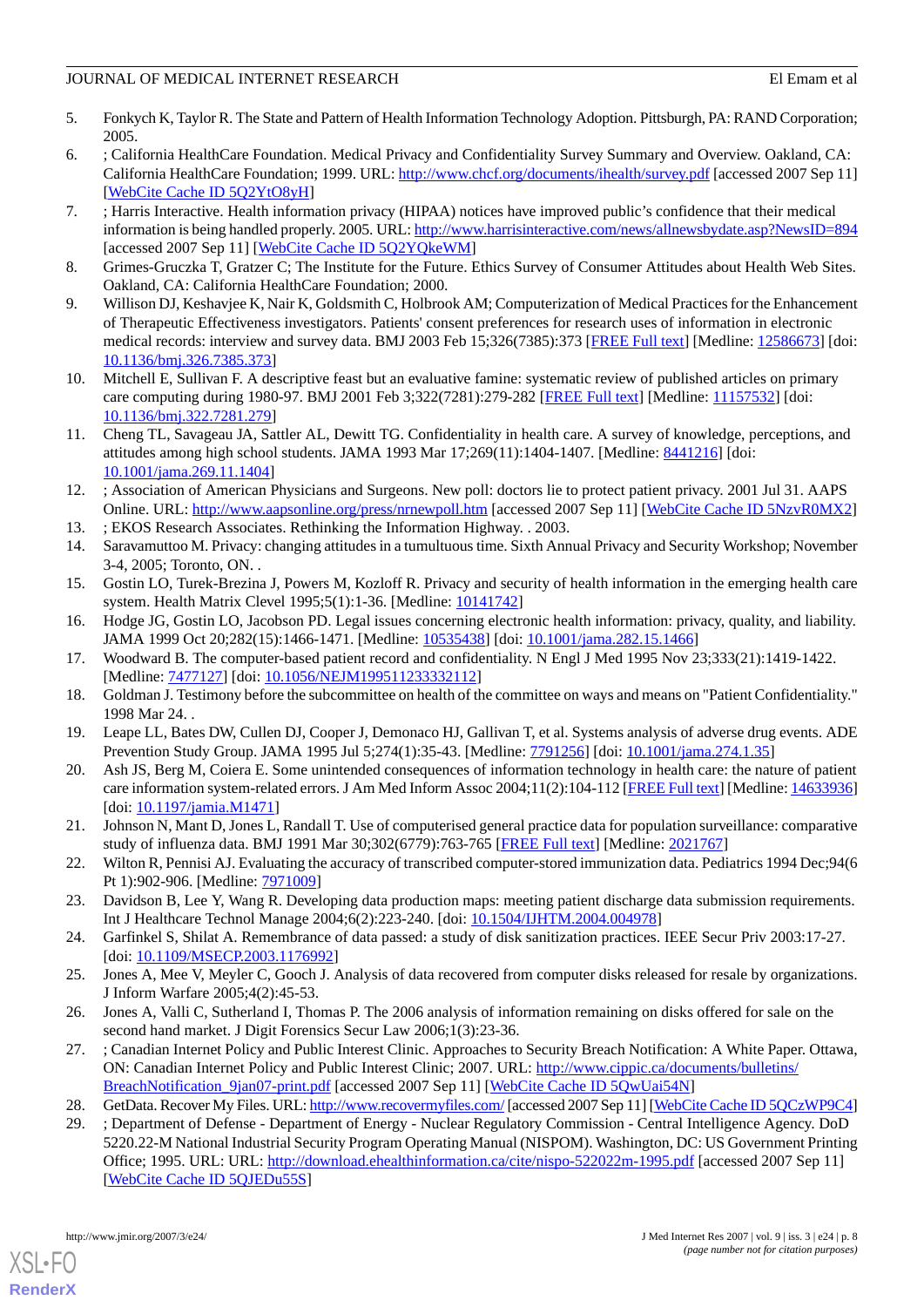# JOURNAL OF MEDICAL INTERNET RESEARCH ELEMENT OF MEDICAL INTERNET RESEARCH

- 30. ; Department of Defense. DoD 5220.22-M: National Industrial Security Program Operating Manual (NISPOM). Washington, DC: Department of Defense; 2006. URL: URL: <http://www.dss.mil/isp/odaa/documents/nispom2006-5220.pdf> [accessed 2007 Sep 11] [[WebCite Cache ID 5QExtKegU](http://www.webcitation.org/

                                    5QExtKegU)]
- <span id="page-8-1"></span><span id="page-8-0"></span>31. ; Updated DSS Clearing and Sanitization Matrix. 2007. DSS. URL: [http://www.dss.mil/isp/odaa/documents/](http://www.dss.mil/isp/odaa/documents/clearing_and_sanitization_matrix.pdf) [clearing\\_and\\_sanitization\\_matrix.pdf](http://www.dss.mil/isp/odaa/documents/clearing_and_sanitization_matrix.pdf)[[WebCite Cache ID 5QJEQOMOT\]](http://www.webcitation.org/

                                    5QJEQOMOT)
- <span id="page-8-2"></span>32. Russinovich M. SDelete v.1.51. 2006 Nov 1. Microsoft Technet. URL: [http://www.microsoft.com/technet/sysinternals/](http://www.microsoft.com/technet/sysinternals/Security/SDelete.mspx) [Security/SDelete.mspx](http://www.microsoft.com/technet/sysinternals/Security/SDelete.mspx) [accessed 2007 Sep 11] [[WebCite Cache ID 5QeDFx2bn](http://www.webcitation.org/

                                    5QeDFx2bn)]
- <span id="page-8-3"></span>33. Radwanski G. PIPED Act Case Summary #15. 2001 Oct 2. Office of the Privacy Commissioner of Canada. URL: [http:/](http://www.privcom.gc.ca/media/an/wn_011002_e.asp) [/www.privcom.gc.ca/media/an/wn\\_011002\\_e.asp](http://www.privcom.gc.ca/media/an/wn_011002_e.asp) [accessed 2007 Sep 11] [\[WebCite Cache ID 5QCtVSGEC\]](http://www.webcitation.org/

                                    5QCtVSGEC)
- 34. ; The Working Party on the Protection of Individuals With Regard to the Processing of Personal Data. Article 29 Data Protection Working Party. Opinion 4/2007 on the concept of personal data. Adopted on 20th June. 2007. European Commission. URL: [http://ec.europa.eu/justice\\_home/fsj/privacy/docs/wpdocs/2007/wp136\\_en.pdf](http://ec.europa.eu/justice_home/fsj/privacy/docs/wpdocs/2007/wp136_en.pdf) [accessed 2007 Sep 11] [[WebCite Cache ID 5Q2YBu0CR](http://www.webcitation.org/

                                    5Q2YBu0CR)]
- <span id="page-8-5"></span><span id="page-8-4"></span>35. Cohen J. A coefficient of agreement for nominal scales. Educ Psychol Meas 1960;XX(1):37-46. [doi: [10.1177/001316446002000104\]](http://dx.doi.org/10.1177/001316446002000104)
- <span id="page-8-6"></span>36. Hartmann DP. Considerations in the choice of interobserver reliability estimates. J Appl Behav Anal 1977;10(1):103-116 [[FREE Full text](http://www.pubmedcentral.nih.gov/articlerender.fcgi?tool=pubmed&pubmedid=16795538)]
- <span id="page-8-8"></span><span id="page-8-7"></span>37. Landis JR, Koch GG. The measurement of observer agreement for categorical data. Biometrics 1977 Mar;33(1):159-174. [Medline: [843571](http://www.ncbi.nlm.nih.gov/entrez/query.fcgi?cmd=Retrieve&db=PubMed&list_uids=843571&dopt=Abstract)] [doi: [10.2307/2529310\]](http://dx.doi.org/10.2307/2529310)
- <span id="page-8-9"></span>38. Altman D. Practical Statistics for Medical Research. London, UK: Chapman and Hall; 1991.
- <span id="page-8-10"></span>39. Fleiss J. Statistical Methods for Rates and Proportions. Hoboken, NJ: Wiley; 1981.
- <span id="page-8-11"></span>40. Sim J, Wright CC. The kappa statistic in reliability studies: use, interpretation, and sample size requirements. Phys Ther 2005 Mar;85(3):257-268. [Medline: [15733050](http://www.ncbi.nlm.nih.gov/entrez/query.fcgi?cmd=Retrieve&db=PubMed&list_uids=15733050&dopt=Abstract)]
- <span id="page-8-12"></span>41. Flack V, Afifi A, Lachenbruch P. Sample size determinations for the two rater kappa statistic. Psychometrika 1988;53(3):321-325. [doi: [10.1007/BF02294215\]](http://dx.doi.org/10.1007/BF02294215)
- <span id="page-8-13"></span>42. Agresti A, Coull B. Approximate is better than "exact" for interval estimation of binomial proportions. Am Stat 1998;52(2):119-126. [doi: [10.2307/2685469\]](http://dx.doi.org/10.2307/2685469)
- <span id="page-8-15"></span><span id="page-8-14"></span>43. Pong R, Pitblado J. Don't take geography for granted! Some methodological issues in measuring geographic distribution of physicians. Can J Rural Med 2001;6(2):103-112.
- <span id="page-8-17"></span><span id="page-8-16"></span>44. Escherich M. Thriving secondary PC market puts old PCs to good use. Gartner Inc. 2005.
- 45. Shiffler GIII. Forecast: PC installed base worldwide, 2003-2011. Gartner Inc. 2007.
- 46. Escherich M, Shao J, Maita K. Mature regions fuel supply of used PCs.. Gartner Inc Dataquest. 2005.
- <span id="page-8-18"></span>47. Escherich M, Teng A. Thirst for technology drives used PC demand in emerging markets.. Gartner Inc. 2005.
- 48. ; Organization for Economic Development and Cooperation. OECD Key ICT indicators: households with access to a home computer. 2006. OECD. URL:<http://www.oecd.org/dataoecd/19/46/34083096.xls> [accessed 2007 Sep 11] [\[WebCite Cache](http://www.webcitation.org/

                                    5QLh1C9bv) [ID 5QLh1C9bv](http://www.webcitation.org/

                                    5QLh1C9bv)]
- <span id="page-8-20"></span><span id="page-8-19"></span>49. ; Organization for Economic Development and Cooperation. OECD Key ICT indicators: households with access to the Internet in selected OECD countries. 2006. OECD. URL: <http://www.oecd.org/dataoecd/19/45/34083073.xls> [accessed 2007 Sep 11] [[WebCite Cache ID 5QLgvVT4D](http://www.webcitation.org/

                                    5QLgvVT4D)]
- <span id="page-8-21"></span>50. Fox S, Fallows D. Internet health resources: health searches and email have become more commonplace, but there is room for improvement in searches and overall Internet access. Washington, DC: Pew Internet & American Life Project; 2003. URL: [http://www.pewinternet.org/pdfs/PIP\\_Health\\_Report\\_July\\_2003.pdf](http://www.pewinternet.org/pdfs/PIP_Health_Report_July_2003.pdf)[[WebCite Cache ID Nba](http://www.webcitation.org/

                                    Nba)]
- <span id="page-8-22"></span>51. Fioriglio G, Szolovits P. Copy fees and patients' rights to obtain a copy of their medical records: from law to reality. AMIA Annu Symp Proc 2005:251-255 [[FREE Full text](http://www.pubmedcentral.nih.gov/articlerender.fcgi?tool=pubmed&pubmedid=16779040)] [Medline: [16779040](http://www.ncbi.nlm.nih.gov/entrez/query.fcgi?cmd=Retrieve&db=PubMed&list_uids=16779040&dopt=Abstract)]
- <span id="page-8-23"></span>52. Hsu J, Huang J, Kinsman J, Fireman B, Miller R, Selby J, et al. Use of e-Health services between 1999 and 2002: a growing digital divide. J Am Med Inform Assoc 2005;12(2):164-171 [[FREE Full text](http://www.pubmedcentral.nih.gov/articlerender.fcgi?tool=pubmed&pubmedid=15561786)] [Medline: [15561786\]](http://www.ncbi.nlm.nih.gov/entrez/query.fcgi?cmd=Retrieve&db=PubMed&list_uids=15561786&dopt=Abstract) [doi: [10.1197/jamia.M1672](http://dx.doi.org/10.1197/jamia.M1672)]
- <span id="page-8-24"></span>53. Beckjord EB, Finney Rutten LJ, Squiers L, Arora NK, Volckmann L, Moser RP, et al. Use of the internet to communicate with health care providers in the United States: estimates from the 2003 and 2005 Health Information National Trends Surveys (HINTS). J Med Internet Res 2007;9(3):e20 [[FREE Full text](http://www.jmir.org/2007/3/e20/)] [Medline: [17627929](http://www.ncbi.nlm.nih.gov/entrez/query.fcgi?cmd=Retrieve&db=PubMed&list_uids=17627929&dopt=Abstract)] [doi: [10.2196/jmir.9.3.e20\]](http://dx.doi.org/10.2196/jmir.9.3.e20)
- <span id="page-8-25"></span>54. Andreassen HK, Bujnowska-Fedak MM, Chronaki CE, Dumitru RC, Pudule I, Santana S, et al. European citizens' use of E-health services: a study of seven countries. BMC Public Health 2007;7(1):53 [[FREE Full text](http://www.biomedcentral.com/1471-2458/7/53)] [Medline: [17425798](http://www.ncbi.nlm.nih.gov/entrez/query.fcgi?cmd=Retrieve&db=PubMed&list_uids=17425798&dopt=Abstract)] [doi: [10.1186/1471-2458-7-53](http://dx.doi.org/10.1186/1471-2458-7-53)]
- 55. Liebhaber AB, Grossman JM. Physicians slow to adopt patient e-mail. Data Bull (Cent Stud Health Syst Change) 2006 Sep(32):1-2. [Medline: [16995287](http://www.ncbi.nlm.nih.gov/entrez/query.fcgi?cmd=Retrieve&db=PubMed&list_uids=16995287&dopt=Abstract)]
- 56. Grant RW, Campbell EG, Gruen RL, Ferris TG, Blumenthal D. Prevalence of basic information technology use by U.S. physicians. J Gen Intern Med 2006 Nov;21(11):1150-1155. [Medline: [16879417\]](http://www.ncbi.nlm.nih.gov/entrez/query.fcgi?cmd=Retrieve&db=PubMed&list_uids=16879417&dopt=Abstract) [doi: [10.1111/j.1525-1497.2006.00571.x\]](http://dx.doi.org/10.1111/j.1525-1497.2006.00571.x)
- 57. Brooks RG, Menachemi N. Physicians' use of email with patients: factors influencing electronic communication and adherence to best practices. J Med Internet Res 2006;8(1):e2 [\[FREE Full text\]](http://www.jmir.org/2006/1/e2/) [Medline: [16585026](http://www.ncbi.nlm.nih.gov/entrez/query.fcgi?cmd=Retrieve&db=PubMed&list_uids=16585026&dopt=Abstract)] [doi: [10.2196/jmir.8.1.e2](http://dx.doi.org/10.2196/jmir.8.1.e2)]